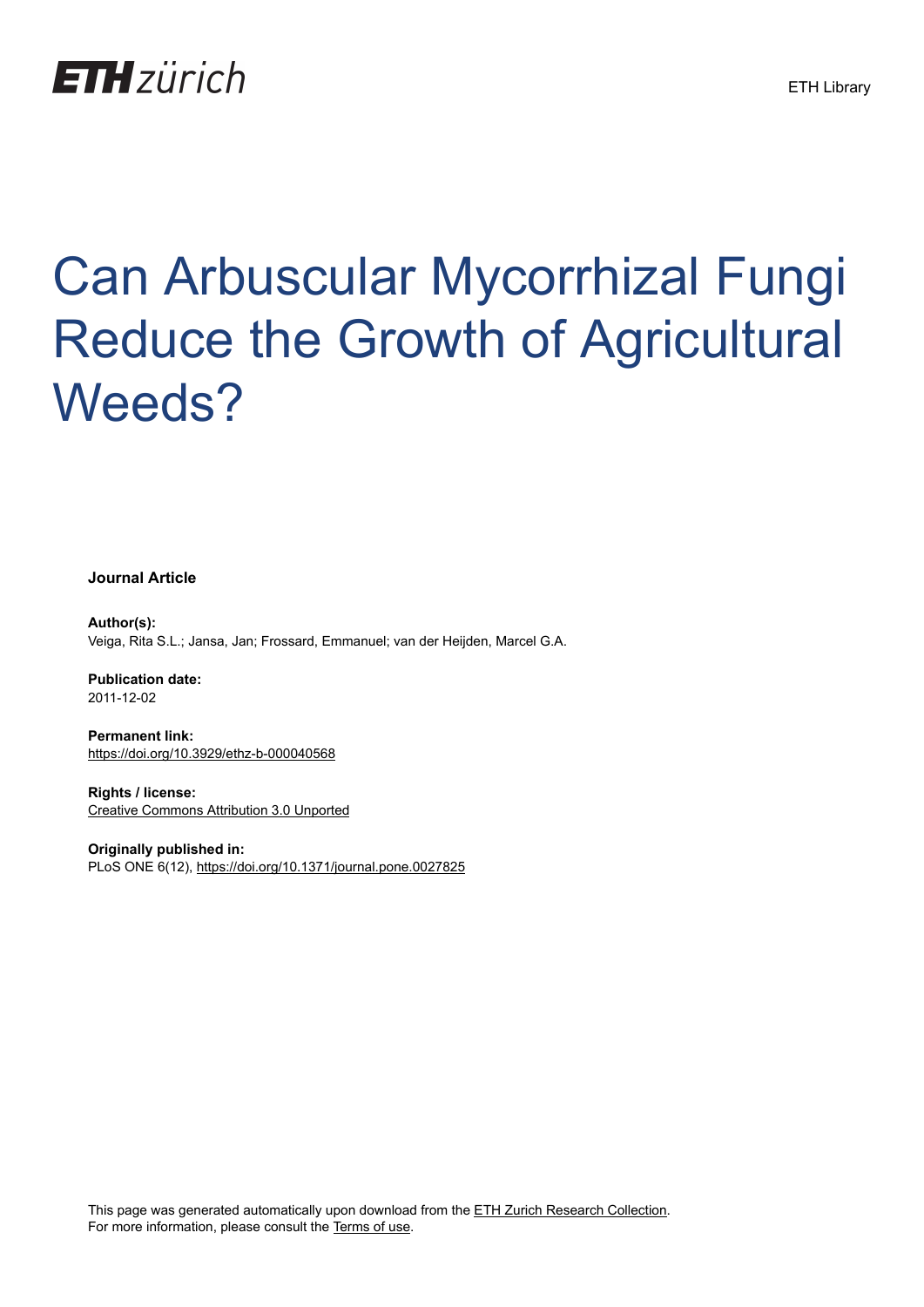# Can Arbuscular Mycorrhizal Fungi Reduce the Growth of Agricultural Weeds?

## Rita S. L. Veiga<sup>1,2</sup>\*, Jan Jansa<sup>3</sup>, Emmanuel Frossard<sup>3</sup>, Marcel G. A. van der Heijden<sup>1,2</sup>

1 Ecological Farming Systems, Agroscope Reckenholz-Tänikon Research Station ART, Zürich, Switzerland, 2 Plant-Microbe Interactions, Institute of Environmental Biology, Faculty of Science, Utrecht University, Utrecht, The Netherlands, 3 Institute of Agricultural Sciences, Swiss Federal Institute of Technology (ETH) Zürich, Lindau, Switzerland

### Abstract

Background: Arbuscular mycorrhizal fungi (AMF) are known for their beneficial effects on plants. However, there is increasing evidence that some ruderal plants, including several agricultural weeds, respond negatively to AMF colonization. Here, we investigated the effect of AMF on the growth of individual weed species and on weed-crop interactions.

Methodology/Principal Findings: First, under controlled glasshouse conditions, we screened growth responses of nine weed species and three crops to a widespread AMF, Glomus intraradices. None of the weeds screened showed a significant positive mycorrhizal growth response and four weed species were significantly reduced by the AMF (growth responses between  $-22$  and  $-35%$ ). In a subsequent experiment, we selected three of the negatively responding weed species -Echinochloa crus-galli, Setaria viridis and Solanum nigrum – and analyzed their responses to a combination of three AMF (Glomus intraradices, Glomus mosseae and Glomus claroideum). Finally, we tested whether the presence of a crop (maize) enhanced the suppressive effect of AMF on weeds. We found that the growth of the three selected weed species was also reduced by a combination of AMF and that the presence of maize amplified the negative effect of AMF on the growth of E. crus-galli.

Conclusions/Significance: Our results show that AMF can negatively influence the growth of some weed species indicating that AMF have the potential to act as determinants of weed community structure. Furthermore, mycorrhizal weed growth reductions can be amplified in the presence of a crop. Previous studies have shown that AMF provide a number of beneficial ecosystem services. Taken together with our current results, the maintenance and promotion of AMF activity may thereby contribute to sustainable management of agroecosystems. However, in order to further the practical and ecological relevance of our findings, additional experiments should be performed under field conditions.

Citation: Veiga RSL, Jansa J, Frossard E, van der Heijden MGA (2011) Can Arbuscular Mycorrhizal Fungi Reduce the Growth of Agricultural Weeds? PLoS ONE 6(12): e27825. doi:10.1371/journal.pone.0027825

**Editor:** Darren Mark Evans, University of Hull, United Kingdom

Received June 16, 2011; Accepted October 26, 2011; Published December 2, 2011

Copyright: © 2011 Veiga et al. This is an open-access article distributed under the terms of the Creative Commons Attribution License, which permits unrestricted use, distribution, and reproduction in any medium, provided the original author and source are credited.

Funding: This work was supported by the Swiss Federal Government (Agroscope Reckenholz-Tänikon Research Station ART) and a grant from the Swiss National Science Foundation (grant number: 315230\_130764/1). The funders had no role in study design, data collection and analysis, decision to publish, or preparation of the manuscript.

Competing Interests: The authors have declared that no competing interests exist.

\* E-mail: rita.lopesdeveiga@art.admin.ch

#### Introduction

Weeds represent one of the most serious problems in crop production, with a potential crop loss of up to 34% each year [1]. In conventional farming systems, actual losses to weeds have been kept to considerably lower values mainly through intensive tillage and herbicide application [2]. However, with the increasing restrictions on chemicals use (e.g. European Union pesticide review EU 91/414/EEC), the emergence of more ecologically sound farming systems (e.g. Organic Farming) and the recognition of the importance of weeds to maintain or enhance on-farm biodiversity [3], focus has shifted to sustainable alternative approaches to weed management. The use and manipulation of organisms that selectively cause damage to weeds has long been recognized as one of such alternatives [4,5] but not much attention has been paid to soil biota despite its known influence on weed biology and ecology [6]. Here, we focus on weed interactions with a particular group of symbiotic soil fungi, the arbuscular mycorrhizal fungi (AMF).

Arbuscular mycorrhizal (AM) symbiosis is an ancient association formed between fungi from the phylum Glomeromycota and almost two thirds of all land plants [7,8]. The AMF extraradical mycelium acts as an extension of the host root system, taking up nutrients (especially phosphate) which are delivered to the plant in return for photosynthetically assimilated carbon [8,9]. Thus, it is to be expected that a host plant will benefit directly from the AM symbiosis through increased nutrient uptake, and, consequentially, increased growth. However, this is not always the case; some plants do not show any growth increase while others even seem to be negatively affected by AMF colonization [10–12].

In agroecosystems, the effects of AMF on crops have been thoroughly studied [8,13–16]. These studies show that AMF mainly promote crop yield under nutrient deficient conditions, although negative or no effects have also been reported [17–21]. Less is known about the interactions between AMF and agricultural weeds. It has been suggested that negative effects of AMF are more likely to occur in ruderal species colonizing early successional environments where there is considerable disturbance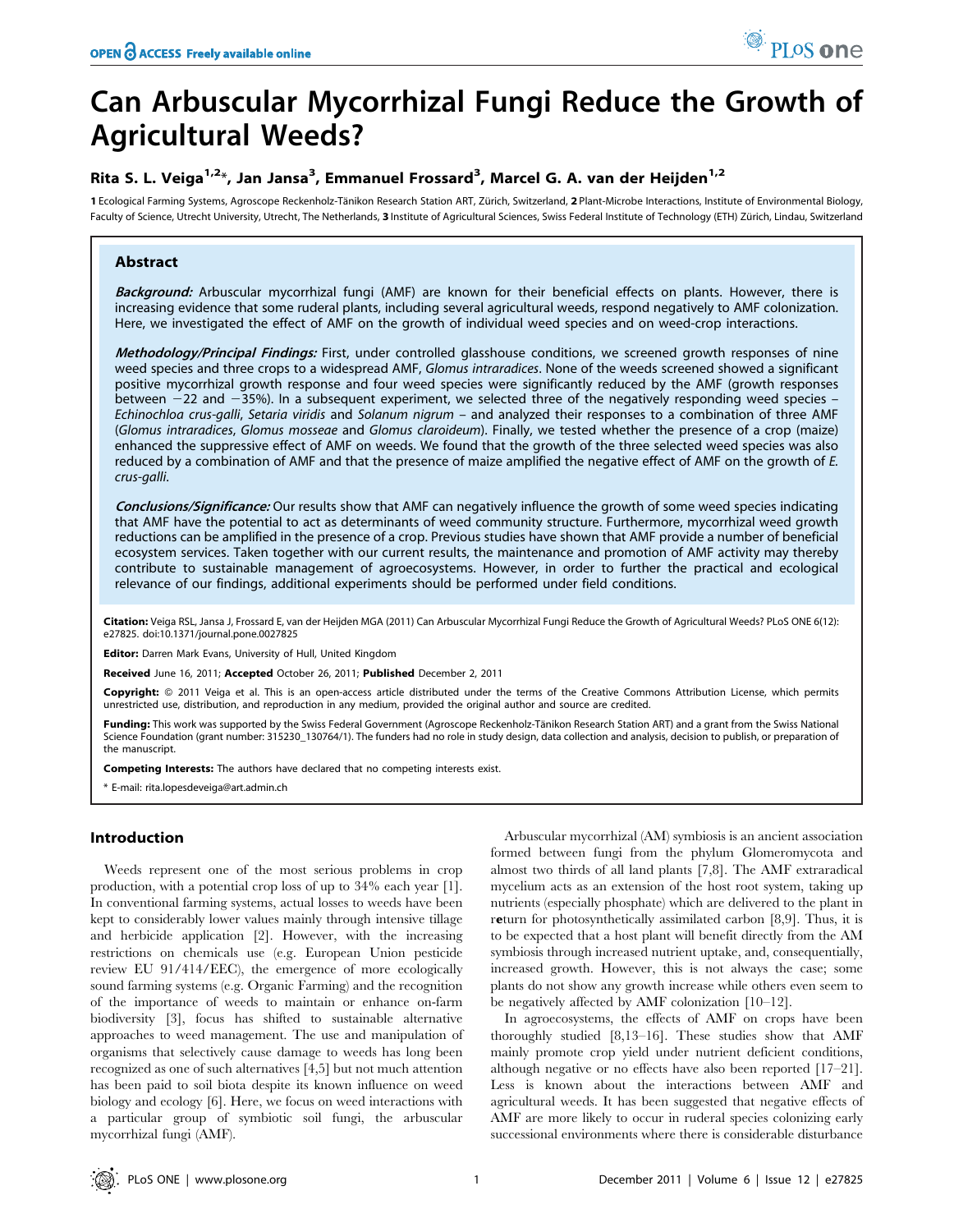and where AMF are sometimes absent [22–24]. Many weeds have a ruderal lifestyle and colonize agroecosystems, which are often heavily disturbed environments where AMF abundance and diversity has been shown to be reduced by practices like monocropping, tillage and fertilization [25–27]. Therefore, it is plausible to suggest that AMF-weed interactions might not be of the mutualistic type. Vatovec et al. [28] and Jordan & Huerd [29] found variable weed responses to soil fungi, including negative responses. More recently, Rinaudo et al. [30] showed that weeds grown in community were suppressed by AMF and that this effect was even stronger in the presence of a crop plant (sunflower). However, it is still unclear how individual weed species respond to AMF and how individual responses are affected by the presence of a crop. The potential role of AMF in weed management has already been discussed [31,32] but, in order to realize this potential, a better understanding of the effects of AMF on individual weed species is required.

In this study we analyzed individual mycorrhizal growth responses of nine weeds (listed in Table 1) that are common in many countries, including Switzerland [33], and recognized by farmers as troublesome in wheat and/or maize cultures by reducing yield and quality of grain (based on interviews with farmer advisors at Agroscope Reckenholz-Tänikon Research Station ART). We first tested whether the widespread AMF species G. intraradices [34] reduces the growth of the selected weeds. Under field conditions, though, usually more than one AMF species coexist in the host roots [34–36] and plants can respond differently to different AMF or to different levels of AMF diversity [12,37,38]. For these reasons, we then tested whether the negative effects of G. intraradices on weed growth are reproducible when the weeds are co-inoculated with other AMF species. Finally, we tested whether the negative effects of AMF on weeds are enhanced by the presence of a crop plant.

#### Materials and Methods

#### Ethics Statement

No specific permits were required for the described studies. The soil used was collected from a field at Agroscope Reckenholz-Tänikon Research Station ART and the experiments were run in glasshouses also at Agroscope Reckenholz-Tänikon Research Station ART. Agroscope Reckenholz-Tänikon Research Station ART belongs to the Swiss Federal Office for Agriculture and is not privately owned or comprises protected area. The experiments did not involve endangered or protected species.

#### Methods

In this paper we present two experiments. In the first experiment we analyzed the individual growth responses of nine agricultural weed species (Table 1) to the presence of the AMF G. intraradices. We added three crop species - wheat, maize and red clover – to compare their mycorrhizal growth responses to the ones of the weeds. Clover, in particular, as most of the legumes, often shows a positive response to AMF [11,39,40], hence constituting a positive control. In a second experiment we tested the effect of a combination of AMF species on weed growth responses and investigated AMF-weed-crop interactions: out of the nine weeds, we selected three species showing a negative growth response in the first experiment (Echinochloa crus-galli, Setaria viridis and Solanum nigrum) to analyze their responses in the presence of maize and to a combination of AMF species (G. intraradices, G. claroideum and G. mosseae). These three Glomus sp. are common and often co-occurring in Swiss arable soils [25,36]. Since direct root competition for soil resources might hinder interpretation of results, we physically separated roots of maize from weed roots by dividing the pots with a  $30 \mu m$  mesh which still allows the AM hyphae to pass through.

Both experiments were performed under controlled conditions in the glasshouse and thereby might differ from a field situation. Nonetheless, we consider such experiments as an important starting point for further research on the effects of AMF on weeds in the field.

#### Plant material, fungal inoculum and soil substrate

Plant species used in both experiments are listed in Table 1. Wheat (Triticum aestivum L. cv. Runal), maize (Zea mays L. cv. Gavott) and red clover (Trifolium pratense L. cv. Milvus) seeds were obtained from Agroscope Reckenholz-Tänikon Research Station ART, Switzerland. Seeds of the weed species were obtained from Herbiseed, UK (www.herbiseed.com). All seeds were surface sterilized in 1.25% sodium hypochlorite for 10 min and subsequently rinsed with  $dH_2O$ .

Table 1. Plant species used in experiments 1 and 2 with the respective common name and family.

| Exp  | <b>Crop species</b>                   | Common name                        | <b>Family</b> |
|------|---------------------------------------|------------------------------------|---------------|
|      | Trifolium pratense L.                 | red clover                         | Fabaceae      |
|      | Triticum aestivum L.                  | common wheat                       | Poaceae       |
| 1, 2 | Zea mays L.                           | maize, corn                        | Poaceae       |
|      | <b>Weed species</b>                   |                                    |               |
|      | Agropyron repens (L.) P. Beauv.       | quackgrass                         | Poaceae       |
|      | Alopecurus myosuroides Huds.          | slender meadow foxtail, blackgrass | Poaceae       |
|      | Apera spica-venti (L.) P. Beauv.      | loose silkybent                    | Poaceae       |
|      | Cirsium arvense (L.) Scop.            | canada thistle, creeping thistle   | Asteraceae    |
|      | Digitaria sanguinalis (L.) Scop.      | hairy crabgrass, large crabgrass   | Poaceae       |
| 1, 2 | Echinochloa crus-galli (L.) P. Beauv. | barnyardgrass                      | Poaceae       |
|      | Pog annua L.                          | annual bluegrass                   | Poaceae       |
| 1, 2 | Setaria viridis (L.) P. Beauv.        | green bristlegrass, green foxtail  | Poaceae       |
| 1, 2 | Solanum nigrum L.                     | black nightshade                   | Solanaceae    |

doi:10.1371/journal.pone.0027825.t001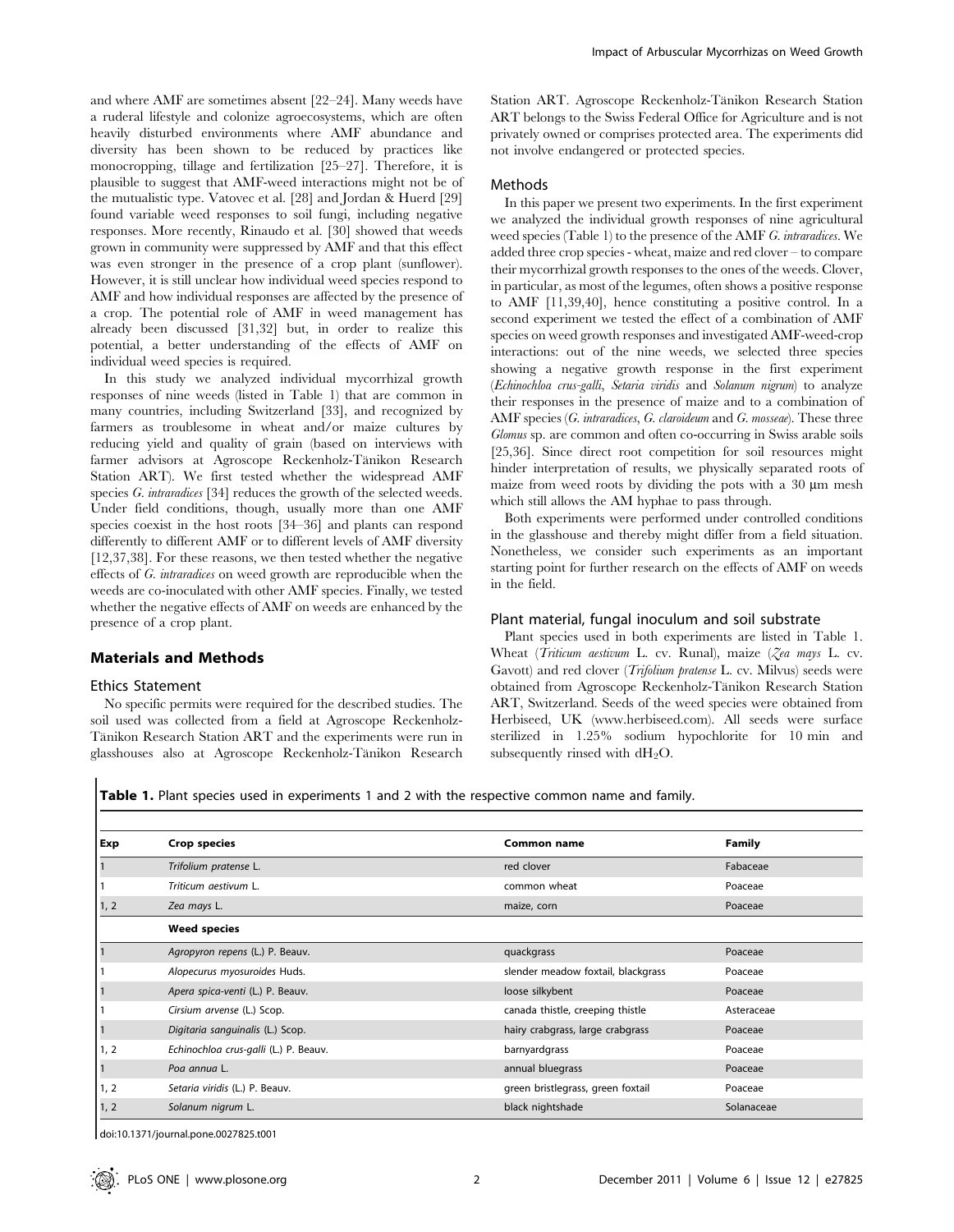In experiment 1, soil inoculum containing colonized roots and spores of *Glomus intraradices* Schenck & Smith (BEG 21) [41] was used. In experiment 2, a mixture of equal parts in weight of G. intraradices (BEG 21), Glomus claroideum Schenck & Smith (HG 181) and Glomus mosseae (Nicol. & Gerd.) Gerd. & Trappe (HG 505) soil inocula constituted the AMF inoculum that was added to the pots. The G. claroideum and G. mosseae isolates were kindly provided by Hannes Gamper (University of Basel). These isolates originated from single spores collected in 2002 from trap cultures in grassland plots. Grassland plots were established in previously arable land in the Swiss long-term Free-Air  $CO<sub>2</sub>$  Enrichment (FACE) experiment in Eschikon, Switzerland (see [42,43] for more details of the site). All inocula were propagated as pure cultures on Plantago lanceolata L. for 5 months, in pots filled with an autoclaved (99 min at  $121^{\circ}$ C) mixture of quartz sand with  $20\%$  (v:v) field soil. *Glomus* intraradices, G. claroideum and G. mosseae colonized 77%, 43% and 51% of the root length of P. lanceolata, respectively, as assessed microscopically after staining with trypan blue (see details of the method below). The non-mycorrhizal (NM) control inoculum consisted of the same soil inocula as mentioned above, for experiments 1 and 2, but sterilized by autoclaving  $(2 \times 99 \text{ min at}$  $121^{\circ}C$ ).

The soil substrate used for both experiments consisted of an autoclaved (99 min at  $121^{\circ}$ C) mixture of 50% (v:v) field soil with quartz sand. Field soil was collected from an organically managed field plot at Agroscope Reckenholz-Tänikon Research Station ART (Zurich, Switzerland) but at different time points for experiments 1 and 2. The pH and primary plant-available nutrient concentrations of the soil substrate for each experiment are shown in the Supporting Information (Table S1). Note that both soil substrates were P-rich.

#### Experiment 1: mycorrhizal growth responses of nine weed species (screening)

This experiment was set up in a randomized factorial design with nine weed and three crop plant species inoculated with G. intraradices (AMF treatment) or with NM control inoculum. Each treatment was replicated six times for a total of 144 pots (experimental units). The position of the pots in the glasshouse was randomized every 2 weeks.

Pots were filled with 0.6 L of autoclaved soil substrate with 7% (v:v) G. intraradices soil inoculum or the same amount of sterilized inoculum in NM control pots. All the pots received 5 mL of inoculum washing (120 g of soil inoculum suspended in 1 L water and filtered through Whatman filter paper) to correct for possible differences in microbial communities.

Seeds were germinated in quartz sand for approximately 4–7 days (depending on the plant species). Germinated seeds were transferred into pots and thinned afterwards, leaving two seedlings per pot (except for maize and wheat where only one seedling was left per pot).

Pots were watered three times a week with  $dH_2O$ , and every pot was adjusted weekly to 10% water content by weighing. Plants were maintained in the glasshouse with constant temperature  $(25^{\circ}C)$  and constant lighting provided by 400 W high-pressure sodium lights to a daylength of 14 h. Plants were harvested 8 weeks after planting.

#### Experiment 2: AMF-Weed-Crop interactions

This experiment was set up in a randomized factorial design with three weed  $(E. \text{ crust-galli}, S. \text{ virdis}$  and  $S. \text{ nigrum}$  and one crop species (maize) grown either alone (named ''monocultures'' hereafter), or each of the weed species grown in combination with maize (named ''mixtures'' hereafter). Plants were inoculated with a mixture of G.

intraradices, G. mosseae and G. claroideum (AMF treatment) or with NM control inoculum. Each treatment was replicated seven times for a total of 98 pots (experimental units). The position of the pots in the glasshouse was randomized every 2 weeks.

Pots were divided in two equal parts by  $30 \mu m$  nylon mesh to separate roots but still allowing the passage of AMF hyphae. Each half received 1 L of autoclaved soil mixture with 7% (v:v) AMF soil inoculum or the same amount of sterilized inoculum in NM control pots. All the pots received 10 mL (5 mL each half) of inoculum washing (300 g of the soil inoculum suspended in 2 L water and filtered through Whatman filter paper).

For the mixtures, three seeds of maize were sown in one half of the pot, while five seeds of the same weed species were sown in the other half. For the monocultures, five weed seeds or three maize seeds were sown in one half while the other half remained unsown. Germinating seeds were thinned to one maize seedling or three weed seedlings per half-pot.

Pots were watered three times a week with  $dH_2O$  and every pot was adjusted weekly to 13% water content by weighing. Plants were maintained in the glasshouse and additional lighting was provided by 400 W high-pressure sodium lights when natural light levels reached  $\leq$  250 W m<sup>-2</sup>, to a daylength of 14 h. Temperatures varied in the glasshouse between a minimum of  $14^{\circ}$ C and a maximum of  $22^{\circ}$ C. Plants were harvested 12 weeks after planting.

#### Harvest and analysis

Aboveground plant parts were cut at the soil surface, oven dried  $(80^{\circ}C)$  and weighed to determine the aboveground biomass. Soil was separated from plant roots and carefully washed. Roots were then cut into 1 cm segments, mixed and divided in two subsamples which were both weighed. One of the subsamples was oven dried  $(80^{\circ}C)$  and weighed while the other was taken to determine the percentage of root length colonized by AMF. The belowground biomass of the subsample taken for root colonization determination was calculated by multiplying its fresh weight with the dry to fresh weight ratio of the oven-dried root subsample. Sum of the belowground biomass of both subsamples and aboveground biomass gave the total biomass for each plant species.

Mycorrhizal growth responses (MGR) were calculated using the following formulas [11]:

if 
$$
\overline{NM} < AMF
$$
, then MGR ( $\degree$ ) =  $\left(1 - \left(\frac{\overline{NM}}{AMF}\right)\right) \cdot 100$ 

if 
$$
\overline{NM} > AMF
$$
, then MGR ( $\degree$ ) =  $\left(-1 + \left(\frac{AMF}{\overline{NM}}\right)\right) \cdot 100$ 

Where  $\overline{NM}$  is the mean total biomass of the NM controls for each plant species, and AMF is the total biomass of that plant species in individual pots. A positive mycorrhizal growth response means that the plant species benefited from AMF inoculation in terms of total biomass. A negative mycorrhizal growth response indicates that the plant species was suppressed by AMF.

Root samples for measurement of AMF colonization were cleared with 10% KOH and stained with trypan blue [44]. The percentage of root length colonized by AMF and frequency of hyphae, vesicles and arbuscules was estimated according to McGonigle et al. [45], using at least 100 intersections per root sample.

#### Statistical analyses

Total biomass, root length colonized by AMF (total, vesicles and arbuscules) and mycorrhizal growth responses were analyzed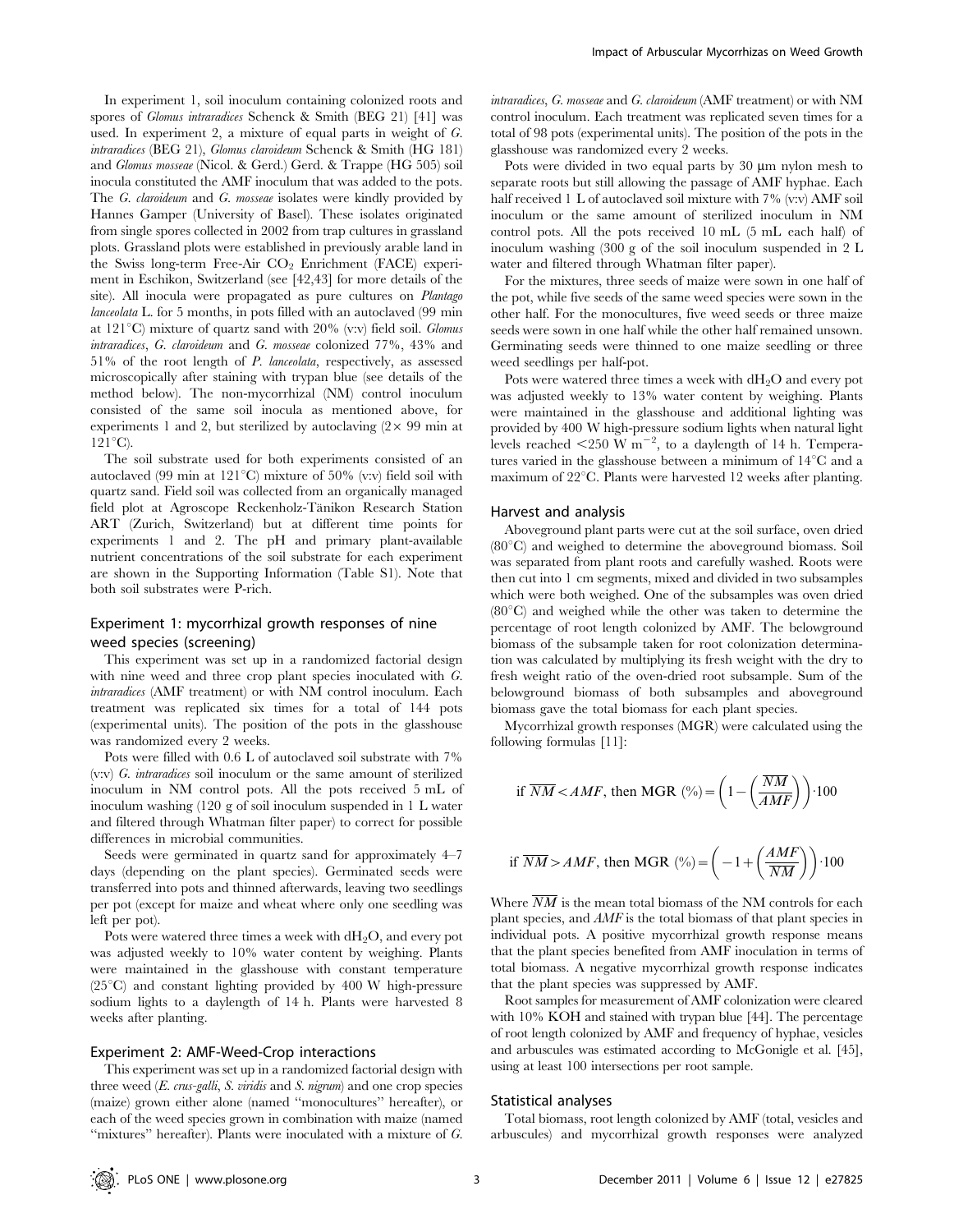separately using generalized linear least squares with the gls function from the nlme library [46] for R2.9.0 [47]. Whenever there was heterogeneity in the variance structure between treatments we used the varIdent() function to allow each treatment to have a different variance. Student's t-test was used to assess differences between two sample means.

In the first experiment, root length colonized and mycorrhizal growth responses were analyzed by a one-way analysis of variance (ANOVA) with ''plant species'' (each of 12 plant species investigated) as factor, while total biomass was analyzed by a two-way ANOVA with ''plant species'' and ''AMF'' (AMF treatment or NM control) as factors. During this experiment, both Agropyron repens plants in one of the pots inoculated with NM control inoculum died and this replicate was therefore eliminated from the analysis.

In the second experiment, weeds and maize were analyzed separately. For the weeds, root length colonized and mycorrhizal growth responses were analyzed by a two-way ANOVA with ''weed species'' (each of the three weed species investigated) and ''plant combination'' (weed monocultures or mixtures with maize) as factors. Total biomass was analyzed separately for monocultures and mixtures by two-way ANOVA with ''weed species'' and "AMF" as factors. For the maize, root length colonized and mycorrhizal growth responses were analyzed by a one-way ANOVA with ''plant combination'' as a factor. As we first wanted to assess the general effect of the presence of weeds on the root length colonized and mycorrhizal growth responses of maize, we treated ''plant combination'' as a factor with two levels (maize monoculture and mixture with weeds). Then we treated ''plant combination'' as a factor with four levels (maize monoculture, maize in mixture with  $E$ . crus-galli, maize in mixture with  $S$ . viridis and maize in mixture with S. nigrum) to assess the differences between maize in monoculture and maize grown with each of the weed species. Maize total biomass was also analyzed separately for monoculture and mixtures by one-way ANOVA with ''AMF'' as factor.

Several authors use the sequential Bonferroni adjustment to correct for multiple testing [48] but there are also important flaws in this method [49]. Therefore, we present (Table S2) P-values for total biomass comparisons between the AMF treatment and NM control for each of the 12 plant species tested in the first experiment (where Bonferroni corrections would have affected the significance of the results), enabling readers to perform a Bonferroni adjustment if preferred. In the text and figures, we present means with their standard errors (SEM). In the Supporting Information (Tables S3, S4, S5, S6, S7, S8) we present the complete results for the ANOVA tests performed.

#### Results

#### Experiment 1: mycorrhizal growth responses of nine weed species (screening)

AMF colonization. No colonization was observed in NM control plants for any of the species. When inoculated with G. intraradices, the percentage of total root length colonized varied greatly among species  $(F_{11,60} = 298.7, P<0.0001)$ , ranging from 2% to 97% (Table 2). All the typical fungal structures – hyphae, vesicles and arbuscules – were observed in each plant species at least once. Plant species with a low to moderate percentage of root length colonized  $(50\%)$  by G. intraradices included the weeds Alopecurus myosuroides, Apera spica-venti, Poa annua and the crop clover. The remaining six weeds and the crop species wheat and maize all showed a percentage of root colonization higher than 50%.

Growth responses. The analysis of the total biomass showed that the effect of AMF was highly dependent on the plant species (significant "AMF" $\times$ "plant species" interaction  $F_{11,119} = 6.1$ ,  $P<0.0001$ ). This translates to variable individual mycorrhizal growth responses of the different species  $(F_{11,60} = 9.0, P \le 0.0001)$ . Indeed, Fig. 1 shows how mycorrhizal growth responses varied among the 12 plant species from positive to negative, ranging on average from  $38\pm5.4\%$  in clover to  $-35\pm7.2\%$  in the weed E. crus-galli. Four plants species, A. myosuroides, A. spica-venti, P. annua and clover, showed positive mycorrhizal growth responses. These were higher than 20% except in the case of A. myosuroides. The other eight plant species showed negative responses to G. intraradices, with six species showing a strong negative mycorrhizal growth response, lower than  $-20\%$ .

Table 2. Percentage of root length colonized by G. intraradices in experiment 1.

|                        | Root length colonized (%) |                 |                   |  |  |
|------------------------|---------------------------|-----------------|-------------------|--|--|
| <b>Crop species</b>    | <b>Total</b>              | <b>Vesicles</b> | <b>Arbuscules</b> |  |  |
| Maize                  | $86 + 2.1$                | $44 + 2.0$      | $23 + 3.3$        |  |  |
| Wheat                  | $75 + 3.1$                | $19 + 2.1$      | $16 + 2.0$        |  |  |
| Clover                 | $45 + 7.1$                | $2 + 2.1$       | $8 + 4.1$         |  |  |
| <b>Weed species</b>    |                           |                 |                   |  |  |
| Cirsium arvense        | $97 + 2.0$                | $32 + 1.6$      | $49 + 4.2$        |  |  |
| Solanum nigrum         | $79 + 1.9$                | $24 + 2.5$      | $21 \pm 3.1$      |  |  |
| Echinochloa crus-gali  | $77 + 3.7$                | $20 + 2.1$      | $28 + 3.10$       |  |  |
| Digitaria sanguinalis  | $66 + 4.9$                | $19 + 3.0$      | $14 + 1.9$        |  |  |
| Agropyron repens       | $63 + 7.9$                | $20 + 3.0$      | $17 + 3.5$        |  |  |
| Setaria viridis        | $63 + 4.5$                | $22 \pm 2.6$    | $7 + 0.9$         |  |  |
| Poa annua              | $43 + 3.9$                | $7 + 1.4$       | $5 + 0.7$         |  |  |
| Apera spica-venti      | $8 + 4.3$                 | $1 \pm 1.0$     | $1 \pm 0.4$       |  |  |
| Alopecurus myosuroides | $2 + 1.2$                 | $0.5 + 0.9$     | $0.3 + 0.3$       |  |  |

Values are means of six replicates  $\pm$  SEM.

doi:10.1371/journal.pone.0027825.t002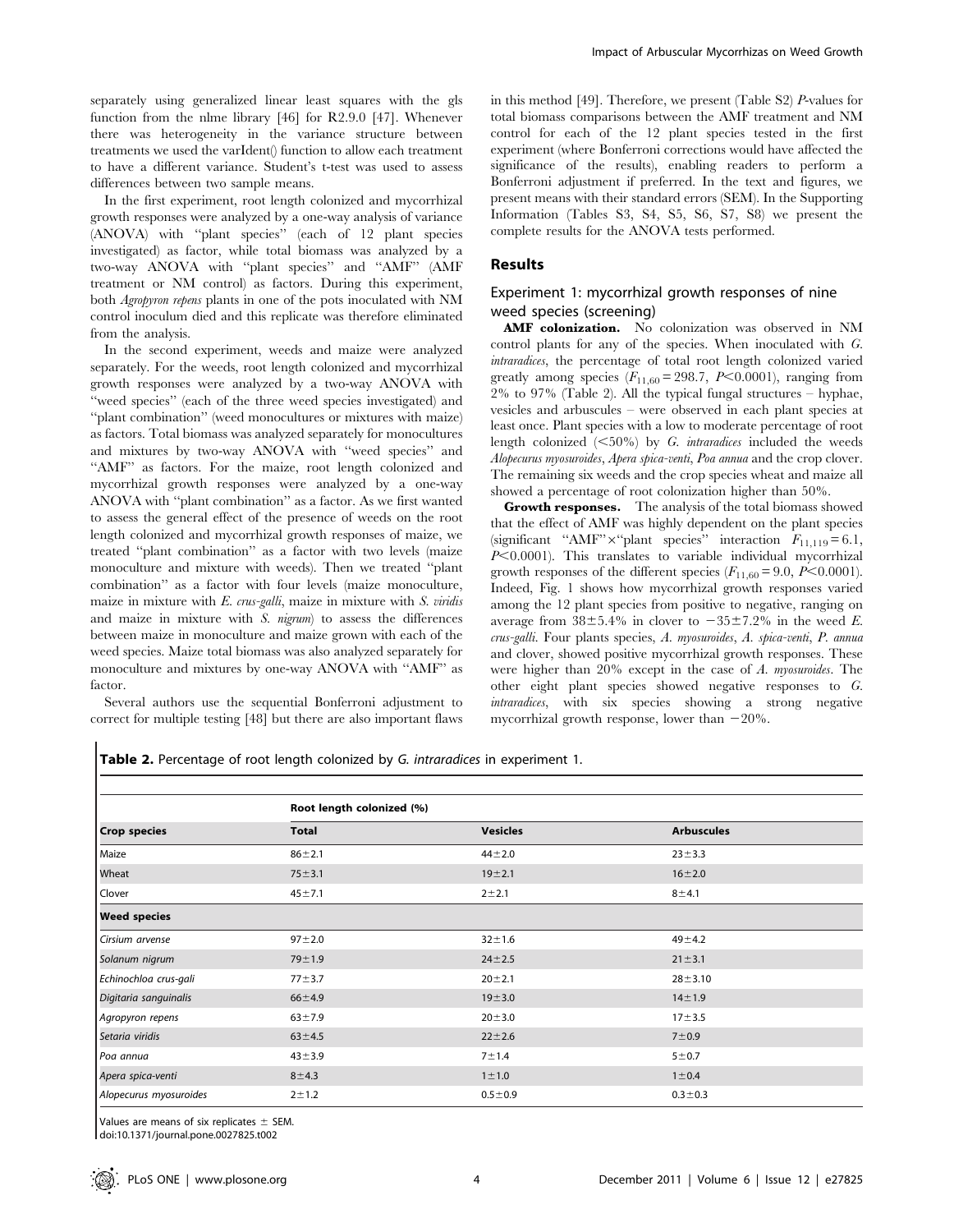

Figure 1. Mycorrhizal growth responses (%) of the nine weed and three crop species in experiment 1. Bars are means of six replicates  $\pm$ SEM. Bars in grey indicate species with a total root length colonized by G. intraradices <50% while bars in black indicate species with total root length colonized by G. intraradices >50%. Asterisks represent significant differences ( $P<0.05$ ) in total biomass between the AMF treatment and NM control, for each species.

doi:10.1371/journal.pone.0027825.g001

Six plant species showed statistically significant differences in total biomass when inoculated with G. intraradices, compared to the NM controls (Table S2). The referred species were: clover  $(t=2.5,$  $P = 0.016$ , maize  $(t = -3.7, P < 0.001)$ , Digitaria sanguinalis  $(t=-3.5, P<0.001)$ , E. crus-galli  $(t=-5.7, P<0.0001)$ , S. viridis  $(t = -4.3, P<0.0001)$  and S. nigrum  $(t = -2.5, P = 0.014)$ . From these species, clover was the only one showing a positive growth response which means that it was also the only plant whose biomass was significantly increased in the presence of the AMF G. intraradices. All the other five species suffered a significant biomass reduction.

#### Experiment 2: AMF-Weed-Crop interactions

AMF colonization. No colonization was observed in NM control pots. Roots of all the four plant species (E. crus-galli, S. nigrum, S. viridis and maize) were colonized by AMF, showing the typical mycorrhizal structures, when inoculated with a mixture of G. intraradices, G. claroideum and G. mosseae.

The presence of maize had a differential effect on the percentage of root length colonized by AMF for the three weed species (significant "plant combination"×"weed species" interaction  $F_{2,36} = 12.4$ ,  $P = 0.0001$ ). The weed species S. viridis and S. nigrum achieved comparably high levels of colonization in the absence and in the presence of maize (Fig. 2B, C). On the contrary, E. crus-galli showed a significant increase of total root length colonized by AMF, from  $37\pm5.3\%$  in monoculture to 72 $\pm$ 3.9% when grown in mixture with maize ( $t$ = 5.4, P<0.0001; Fig. 2A).

In general, maize achieved a significantly higher AMF root colonization when grown alone  $(80\pm3.7\%)$  than when coexisting with weeds (68±2.3%;  $F_{1,26} = 9.1$ , P<0.01; effect measured across the three weed species). AMF root colonization of maize was consistently reduced in coexistence with each of the weed species (Fig. 2) but not significantly in the presence of E. crus-galli ( $t=-1.6$ ,  $P = 0.134$ ; Fig. 2A).

Growth responses. The presence of maize had also a differential effect on the mycorrhizal growth responses of the three weed species (significant "plant combination"×"weed species'' interaction  $F_{2,36} = 15.4$ ,  $P<0.0001$ ).

Consistent with the previous experiment, in monocultures, the three weed species all responded negatively to AMF (Fig. 3). These mycorrhizal growth responses represented a significant reduction of total biomass in the presence of AMF, compared to NM controls, in the case of S. viridis ( $t = -7.7$ ,  $P < 0.0001$ ; Fig. 3B) and S. nigrum  $(t=-4.1, P<0.001;$  Fig. 3C) but not in E. crus-galli  $(t=-1.8, P = 0.075,$  Fig. 3A).

In the presence of maize, the three weed species also responded negatively to AMF (Fig. 3). The total biomass of each weed was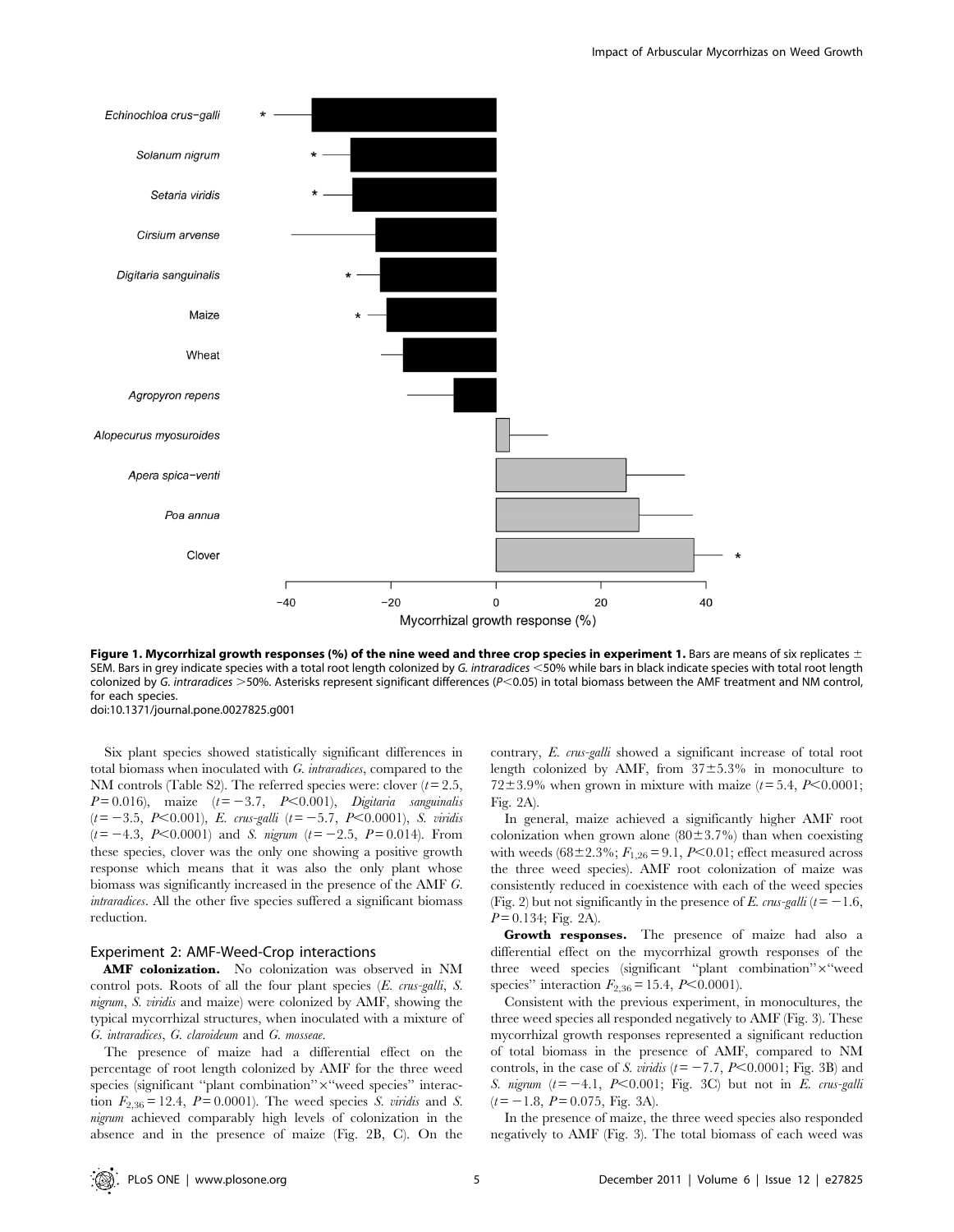

Figure 2. Percentage of total root length colonized by AMF in experiment 2. Total root length colonized by AMF (%) is represented as the sum of the percentages of root length colonized by arbuscules (black), vesicles (dark grey) and hyphae (light grey). Plant species were grown alone (Mono) or in weed-maize combinations (Mix). Bars are means of seven replicates  $\pm$  SEM. Asterisks represent significant differences in total root colonization between monocultures and mixtures, for each species. Root colonization of maize in monoculture repeated in each graph for better visual interpretation.

doi:10.1371/journal.pone.0027825.g002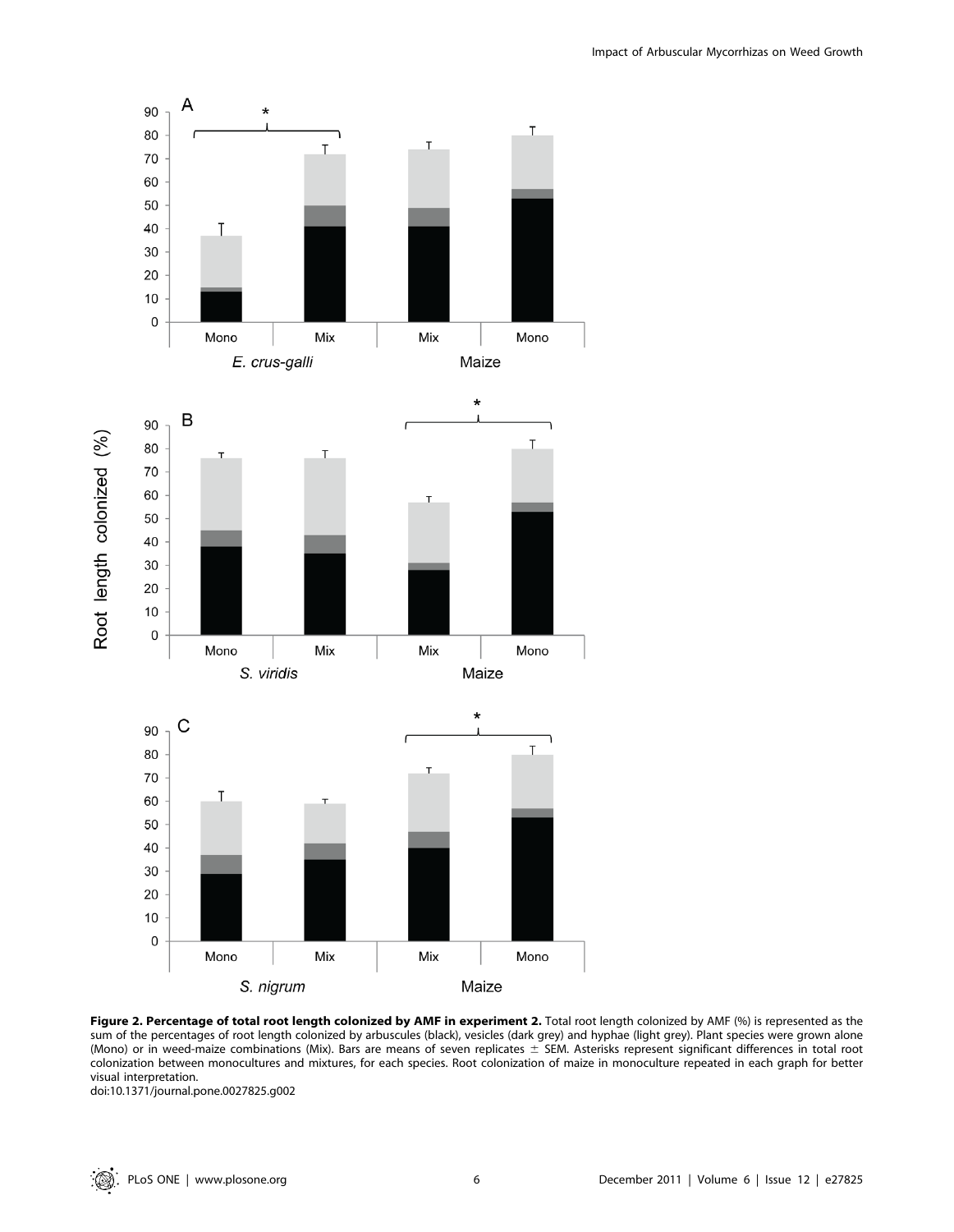

Figure 3. Total biomass (g) of the three weed species and maize in experiment 2. Plant species were grown alone (Mono) or in weed-maize combinations (Mix). Monocultures and mixtures of E. crus-galli and maize (A), S. viridis and maize (B) and S. nigrum and maize (C) were inoculated with AMF (black bars) or with NM control inoculum (grey bars). Bars are means of seven replicates  $\pm$  SEM. Asterisks represent significant differences in total biomass between the AMF treatment and NM control for each species, in monocultures or mixtures. Total biomass of maize in monoculture repeated in each graph for better visual interpretation. Values in white inserted in the bars indicate the mycorrhizal growth response (%) of each species, in monocultures or mixtures (mean of seven replicates  $\pm$  SEM). doi:10.1371/journal.pone.0027825.g003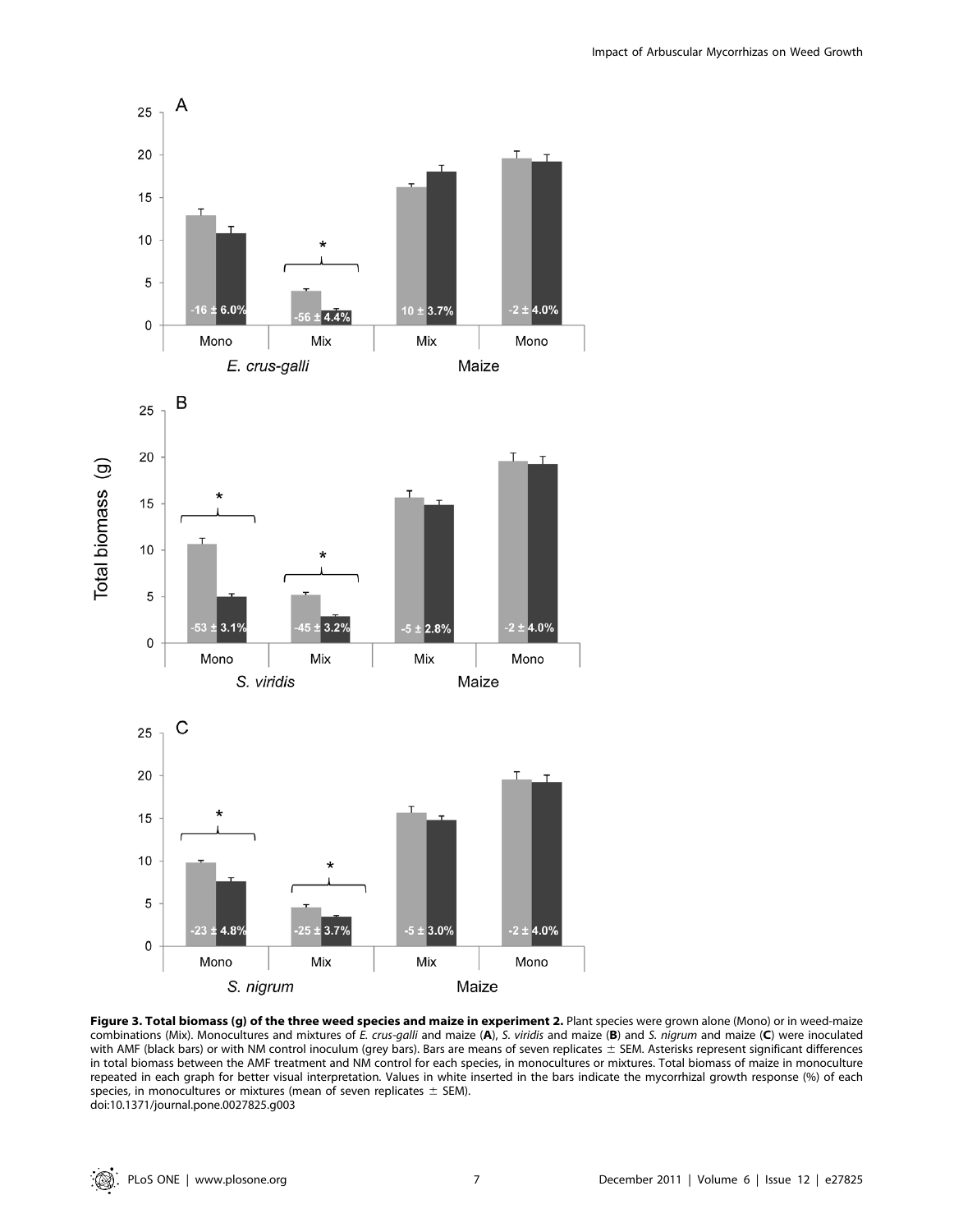significantly reduced in the AMF treatment as compared to the NM controls  $(t = -7.1, P<0.0001$  for S. viridis;  $t = -3.4, P<0.01$ for S. nigrum and  $t = -6.9$ , P<0.0001 for E. crus-galli). However, the weed E. crus-galli showed a significantly amplified negative mycorrhizal growth response when coexisting with maize  $(t=-5.3, P<0.0001;$  Fig. 3A), compared to the respective monoculture, while S. viridis and S. nigrum responded similarly  $(P>0.05)$ , with or without maize (Fig. 3B, C).

Maize was insensitive to the presence of AMF when grown alone  $(F_{1,12}= 0.08, P = 0.783)$  (Fig. 3), showing a mycorrhizal growth response of  $-2\pm 4.0\%$ . Similarly, when weeds were present, there was no significant difference in maize biomass between the AMF treatment and the NM controls  $(F_{1,40}=0.01,$  $P = 0.923$ ; effect measured across the three weed species), as reflected by the neutral  $(0.3\pm2.3\%)$  mycorrhizal growth response of maize in mixtures. Nonetheless, the mycorrhizal growth response of maize grown with E. crus-galli was significantly different from that of the monoculture, increasing to  $10\pm3.7\%$  $(t= 2.3, P<0.05)$ , and represented a marginally significant increase of maize total biomass in the presence of AMF, compared to the NM controls  $(t = 2.1, P = 0.057; Fig. 3A)$ .

#### Discussion

Our results show that (1) biomass of four of the investigated weed species was significantly reduced by G. intraradices while none of the weeds significantly benefited from inoculation with this AMF, (2) growth of the weed species E. crus-galli, S. viridis and S. nigrum was also reduced by a combination of AMF and (3) the presence of a crop (maize) further amplified the negative effect of AMF in one out of the three weed species tested.

Previous work had shown that some weeds responded negatively to soil fungi [28,29] and that weeds grown together with a crop can be suppressed by AMF [30]. In this study we show that monocultures of some troublesome weeds in Switzerland and Europe respond negatively to inoculation with the AMF species G. intraradices. Moreover, the weed species E. crus-galli, S. viridis and S. nigrum maintained negative mycorrhizal growth responses when inoculated with a mixture of G. intraradices, G. mosseae and G. claroideum. Earlier experiments have shown that ruderal plant species respond negatively to AMF [23,24]. Most weeds originate from ruderal habitats [50] and our results thus confirm that many plants from this type of habitat do not establish a beneficial AM symbiosis. However, although this may be generally true for ruderal plants as a group, not all weed species responded in this way in our study. For instance, two of the weeds tested in experiment 1, P. annua and A. spica-venti, showed positive, albeit not statistically significant, mycorrhizal growth responses above 20%. Hence, it is not possible to generalize our results to all weeds. In addition, plant responses to AMF depend on the identity of the fungus [12,37], indicating that the composition and diversity of AMF communities are likely to affect AMF-plant interactions. Future experiments should test the effect of whole AMF communities (with differential composition and diversity) on weed growth and whether specific weed species are absent or scarcer in fields with high abundance of AMF and/or with a specific composition of AMF communities.

Clover significantly benefited in biomass production from inoculation with the AMF species G. intraradices. On the other hand, the two cereal crops showed a negative mycorrhizal growth response that, in the case of maize, represented a significant growth reduction in the presence of G. intraradices. This is not unexpected as wheat and maize are often unresponsive or negatively responsive to AMF colonization in pot experiments

where root development is space limited [18,51–53], while clover is mostly positively responsive [11,40]. When inoculated with a combination of AMF species, the biomass of maize in monoculture was not anymore significantly reduced most probably due to differences in AMF diversity and abiotic conditions between the experiments. In the presence of weeds, maize was also overall unresponsive while the coexisting weed species, in contrast, grew significantly less when colonized by AMF. This suggests that maize forms a more beneficial symbiosis with AMF than the tested weed species as it has been observed for another crop, sunflower [30]. Moreover, the competitive interactions of the different plants for soil nutrients, mediated by the AMF networks, might have resulted in further deprivation of symbiotic benefits to the weeds as compared to the maize plants. This latter hypothesis will need to be further tested using isotopic tracers in the future.

The suppressive effect of a combination of AMF species on S. viridis and S. nigrum was comparable between monocultures and mixtures with maize. In contrast, the negative mycorrhizal growth response of E. crus-galli was significantly amplified (by 40%), from  $-16\%$  in monoculture to  $-56\%$  when in coexistence with maize. Interestingly, also only in  $E$ . crus-galli the percentage of root length colonized by AMF differed between monocultures and mixtures, increasing from 37% to 72% when maize was present. This indicates dynamic shifts of symbiotic costs and benefits in a plant community sharing a common mycorrhizal network. This phenomenon may well be of interest to practical exploitation in agriculture, but its mechanistic understanding remains rather poor. The fact that the amplified negative mycorrhizal growth response in E. crus-galli in the presence of maize was only observed when accompanied by an increase in AMF root colonization suggests that enhanced colonization levels might have been responsible for the latter. Previously, only species with a percentage of root length colonized by G. intraradices higher than 50% showed a negative mycorrhizal growth response (Fig. 1). On the other hand, unlike in the work of Li et al. [53] and Grace et al. [20], none of the plant species poorly colonized by AMF showed significant growth depressions when grown in monocultures. Therefore, our results suggest that high AMF root colonization might be an important factor determining negative mycorrhizal growth responses, at least under our experimental conditions. It is important to note that in other studies performed with different plant species and in different conditions, highly colonized plants could still strongly benefit from AMF [38,41,54]. We are currently investigating whether the negative effect of AMF on some weeds depends on AMF abundance in their roots.

Often, mycorrhizal growth depressions are attributed to AMF parasitism, where carbon (C) demand from the fungus exceeds the benefits of increased nutrient uptake. In agreement with this notion, Graham & Abbott [18] found lower sucrose concentrations in the roots of negatively responsive wheat plants colonized by aggressive AMF. Our own results seem to fit in this explanation as growth depressions were associated with high root colonization and hence potentially high fungal C costs. Moreover, the soil substrate used was P-rich, and high nutrient availability generally increases the likelihood of parasitic associations [10]. In other situations though, when growth depressions occur in weakly colonized plants [20,53], C drain might not be a satisfactory explanation and alternative mechanisms have been suggested. These include: reduction or suppression of the direct plant P uptake pathway with no or insufficient compensation from the AMF uptake pathway [53], allelopathic effects of fungal exudates [23] and AMF induction of costly plant defense responses [55]. In addition, AMF-mediated plant competition can cause growth depressions in positively responsive plants in the absence of a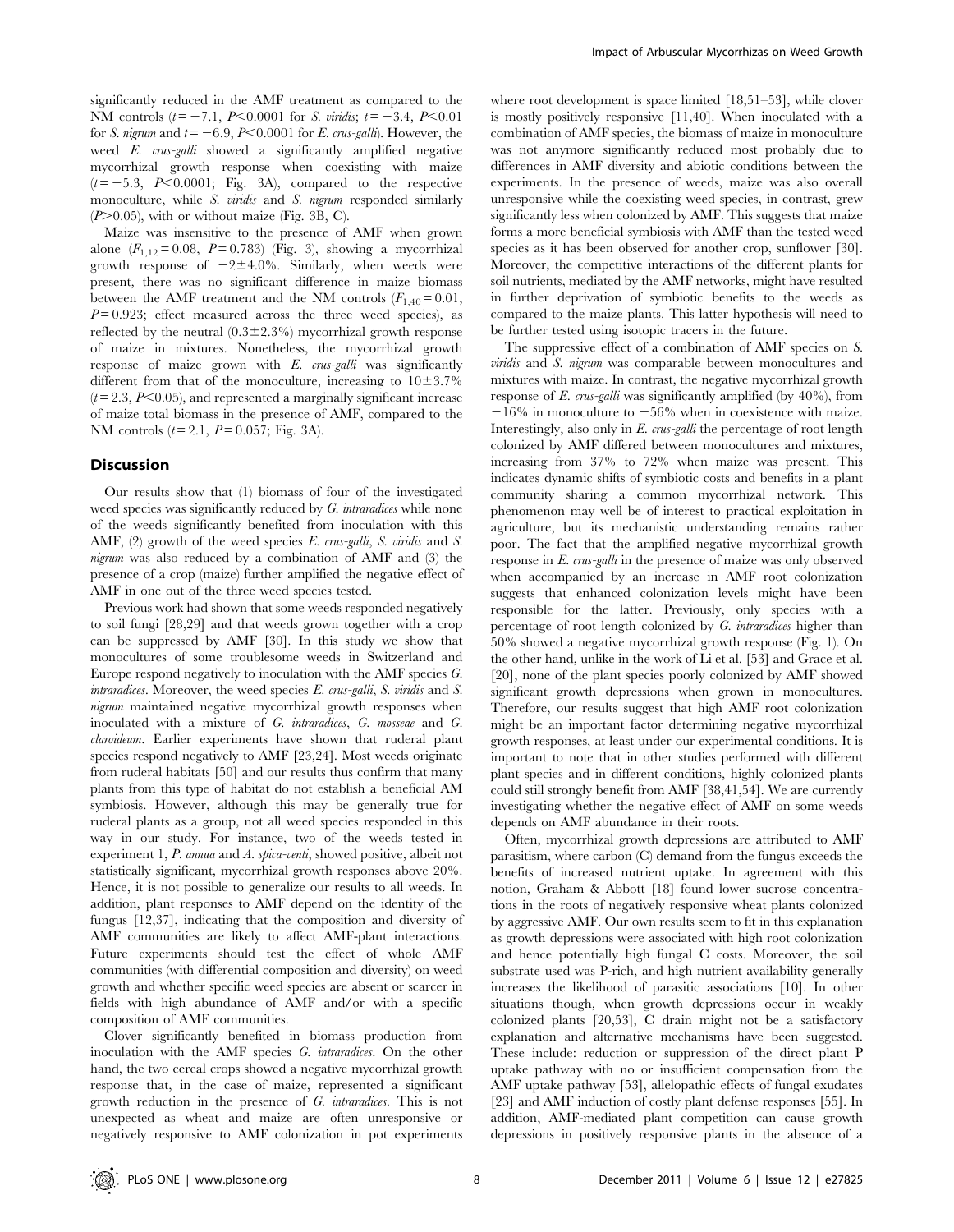competitor [39]. However, it cannot alone explain the negative mycorrhizal growth responses of the weeds grown with maize as their responses were also negative in the absence of the crop.

It is difficult to assess the impact of AMF on plants in the field because AMF are usually already present in the soil and their abundance cannot be easily manipulated without simultaneously changing other factors or activity of other organisms [56]. For this reason, our experiments were established under controlled conditions in sterilized soil to which AMF were added (together with the associated microbial communities). In this way, it was possible to successfully manipulate the presence of AMF, in line with previous experiments [57–60]. Although a recent study by Pringle & Bever [61] has shown comparable effects of AMF on plants grown in growth chambers and in an open field, it is important to consider that our study design with sterilized soil, absence of larger soil organisms such as nematodes and earthworms, for instance, and manipulation of microcosms under glasshouse conditions has limitations and theoretically does not reflect conditions found in the field [56]. In agreement, we observed that some of the weed species investigated in this study seemed to be generally less colonized by AMF in the field (Table S9) than in our glasshouse experiments. Therefore, despite some experimental constraints, future work investigating AMF-weed interactions should be performed in field conditions in order to enhance agricultural/ecological realism.

The results obtained here certainly do not indicate a strong potential for AMF as a weed biocontrol agent. Even if AMF suppressed some of the investigated weed species, the weeds kept producing some biomass and several species started to produce flowers or set seeds. Moreover, as previously mentioned, not all the weed species tested were negatively affected by AMF. The differential weed responses to AMF indicate though that the composition of weed communities in agricultural fields and the relative abundances of positively and negatively responsive species within these communities, can be altered by AMF, similar to what has been observed in other studies with different plant species [37,62]. Furthermore, our results are also relevant for ruderal plant communities since several of the investigated weeds are abundant in heavily disturbed sites.

The suppressive effect of AMF on the growth of some weeds, especially in coexistence with crop plants, might be of particular interest to more sustainable farming systems, where weed management to tolerable levels rather than total weed eradication is the prevailing strategy. Previous studies have shown that AMF provide a number of beneficial ecosystem services [63,64]. If our results can be confirmed in field conditions, they provide an additional argument to promote AMF activity in agroecosystems.

#### Supporting Information

Table S1 pH and primary plant-available nutrient concentrations of the autoclaved soil substrate used in each experiment. (DOC)

#### References

- 1. Oerke EC (2006) Crop losses to pests. J Agric Sci 144: 31–43.
- 2. Wyse DL (1994) New technologies and approaches for weed management in sustainable agriculture systems. Weed Technol 8: 403–407.
- 3. Grundy AC, Mead A, Bond W, Clark G, Burston S (2010) The impact of herbicide management on long-term changes in the diversity and species composition of weed populations. Weed Res 51: 187–200.
- 4. Wapshere AJ (1974) A strategy for evaluating the safety of organisms for biological weed control. Ann Appl Biol 77: 201–211.
- 5. Templeton GE, TeBeest DO, Smith Jr. RJ (1979) Biological weed control with mycoherbicides. Annu Rev Phytopathol 17: 301–310.

Table S2 Total biomass (g) of each plant species inoculated with G. intraradices (AMF) or with NM control inoculum, in experiment 1.

#### (DOC)

Table S3 Results of the ANOVA testing for the effects of diverse plant species on the total root length colonized (RLC) by AMF and on the mycorrhizal growth response (MGR) in experiment 1. (DOC)

Table S4 Results of the ANOVA testing for the effects of AMF and plant species on the total biomass in experiment 1. (DOC)

Table S5 Results of the ANOVA testing for the effects of plant combination and species on the total root length colonized (RLC) by AMF and on the mycorrhizal growth response (MGR) of weeds in experiment 2.

(DOC)

Table S6 Results of the ANOVA testing for the effects of AMF and species on the total biomass of weeds grown in monocultures or mixtures with maize in experiment 2. (DOC)

Table S7 Results of the ANOVA testing for the effects of plant combination on the total root length colonized (RLC) by AMF and on the mycorrhizal growth response (MGR) of maize in experiment 2.

(DOC)

Table S8 Results of the ANOVA testing for the effects of AMF on the total biomass of maize grown in monoculture or mixtures with weeds in experiment 2. (DOC)

Table S9 Percentage of root length colonized by AMF in the field.

(DOC)

#### Acknowledgments

We would like to thank Beat Boller and Jürg Hiltbrunner for the clover, wheat and maize seeds, and Hannes Gamper for the G. mosseae and G. claroideum isolates. We also thank Caroline Scherrer for AMF inocula preparation, Yann Hautier for statistical advice and Cameron Wagg for useful discussions regarding the manuscript. The helpful comments of the editor and two anonymous reviewers are greatly appreciated.

#### Author Contributions

Conceived and designed the experiments: RV JJ EF MH. Performed the experiments: RV. Analyzed the data: RV MH. Wrote the paper: RV MH. Reviewed the manuscript: JJ EF.

- 6. Boyetchko SM (1996) Impact of soil microorganisms on weed biology and ecology. Phytoprotection 77: 41–56.
- 7. Schüßler A, Schwarzott D, Walker C (2001) A new fungal phylum, the Glomeromycota: phylogeny and evolution. Mycol Res 105: 1413–1421.
- 8. Smith SE, Read DJ (2008) Mycorrhizal symbiosis, 3rd edn. London, UK: Academic Press.
- 9. Leake JR, Johnson D, Donnelly D, Muckle GE, Boddy L, et al. (2004) Networks of power and influence: The role of mycorrhizal mycelium in controlling plant communities and agro-ecosystem functioning. Can J Bot 82: 1016–1045.